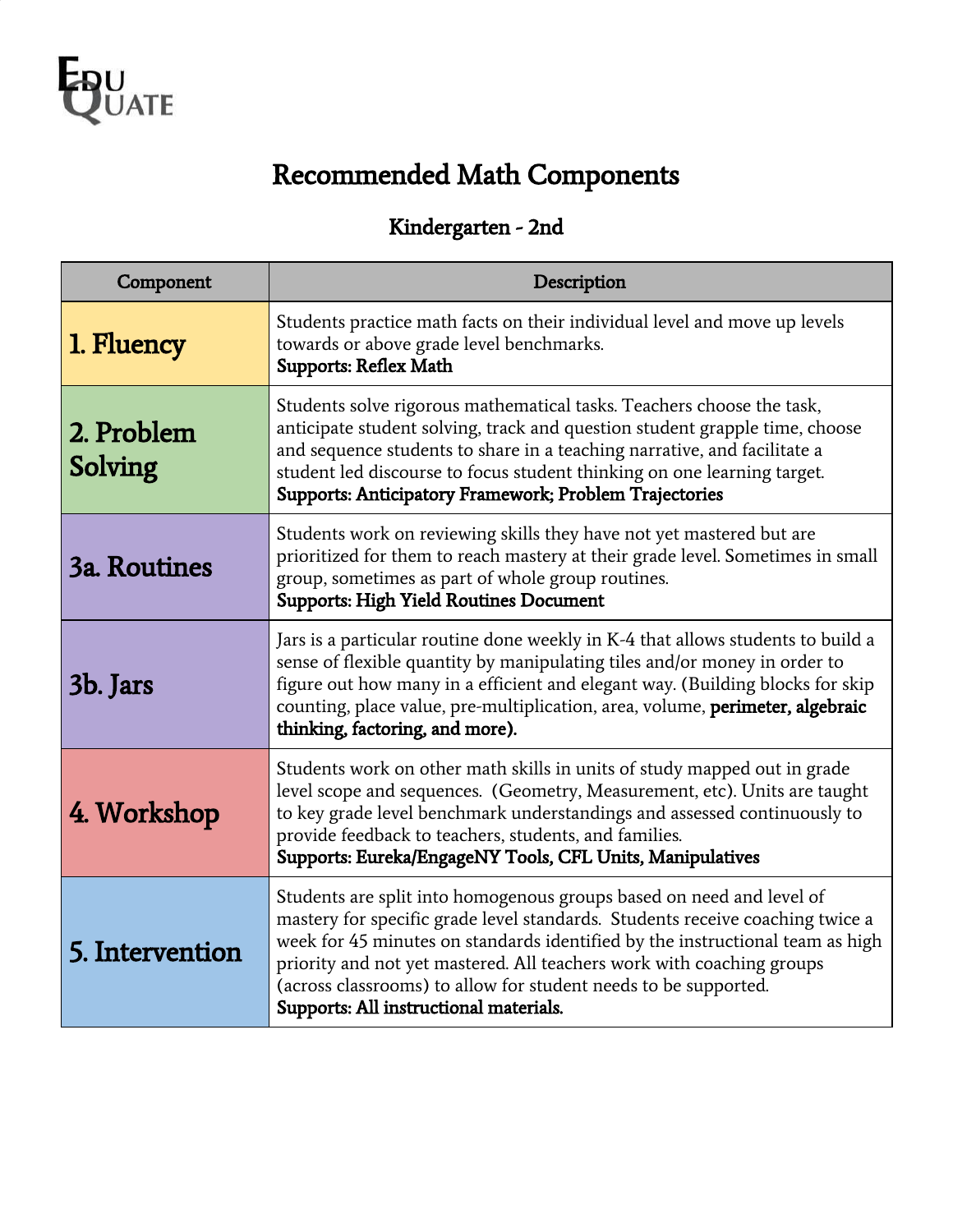## K-2 Scheduling When will I teach what?

| <b>Grade Level</b> | Time<br>Component                        |                            |
|--------------------|------------------------------------------|----------------------------|
|                    | Math Workshop Lesson                     | 35-40 min, 4 times/wk      |
|                    | Jars                                     | 35-40min 1 time/wk         |
| Kindergarten       | Problem Solving                          | 25 min, 2-5 times/wk       |
|                    | Routines, Fluency                        | 15 min, daily              |
|                    |                                          |                            |
|                    | Math Workshop Lesson                     | 60 min, 4 times/wk         |
|                    | Jars                                     | 30-45min 1 time/wk         |
|                    | Problem Solving                          | 30 min, daily              |
| Grade 1            | Routines                                 | 15 min, daily              |
|                    | Fluency                                  | 30min 2 time/wk (center)   |
|                    | Intervention, Small Group<br>Instruction | 30 min, 1-2 times per week |
|                    |                                          |                            |
|                    | Math Workshop Lesson                     | 60 min 4 times/wk          |
|                    | Jars                                     | 45min 1 time/wk            |
|                    | Problem Solving                          | 30-35 min, daily           |
| Grade 2            | Routines                                 | 15-20 min, daily           |
|                    | Fluency                                  | 30min 2 time/wk (center)   |
|                    | Intervention, Small Group<br>Instruction | 30 min, 1-2 times per week |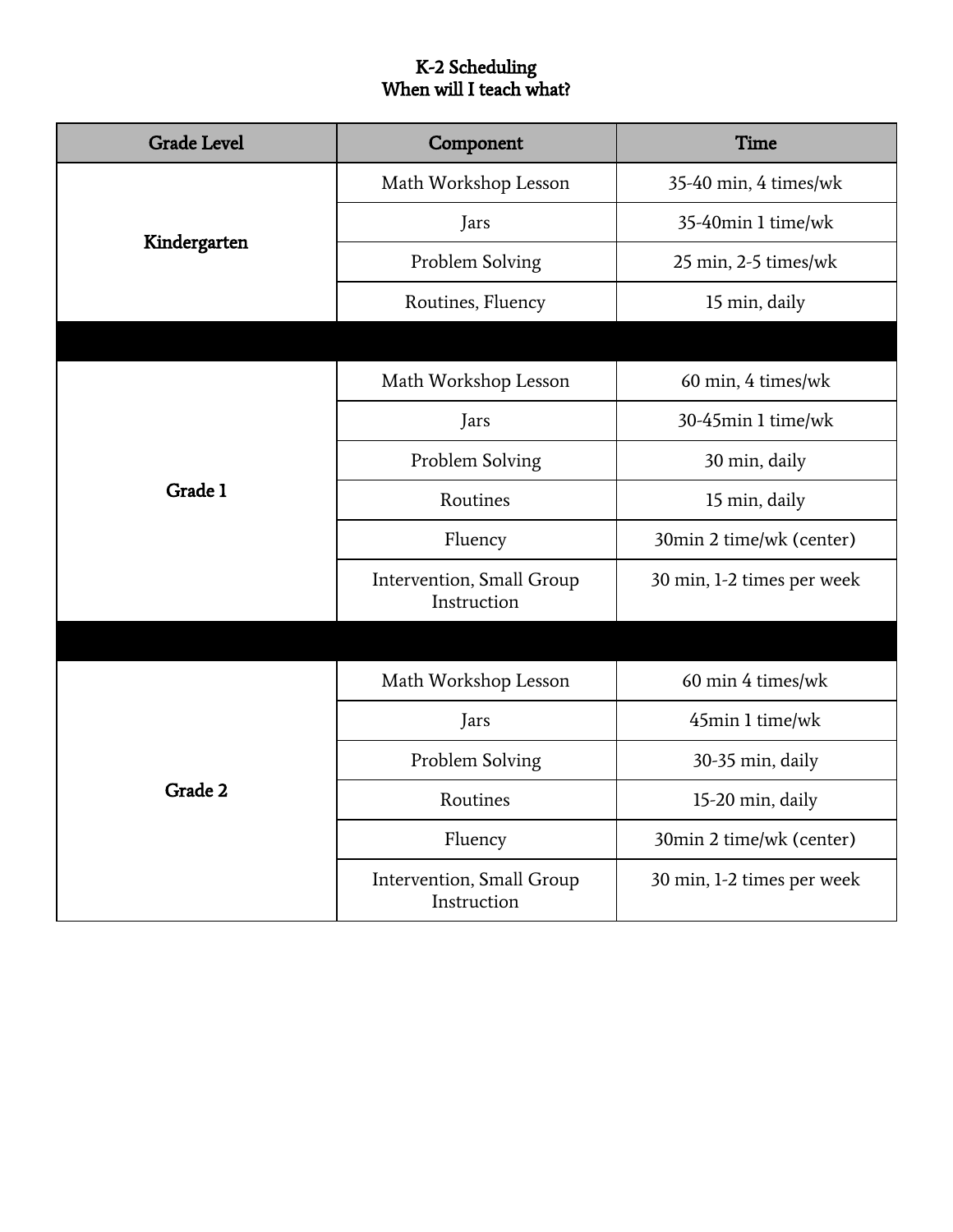# Recommended Math Components

# 3rd - 5th Grade

| Component                             | Description                                                                                                                                                                                                                                                                                                                                                                                                                                                                        |  |
|---------------------------------------|------------------------------------------------------------------------------------------------------------------------------------------------------------------------------------------------------------------------------------------------------------------------------------------------------------------------------------------------------------------------------------------------------------------------------------------------------------------------------------|--|
| 1. Fluency                            | Students practice math facts on their individual level and move up levels<br>towards or above grade level benchmarks.<br><b>Supports: Reflex Math</b>                                                                                                                                                                                                                                                                                                                              |  |
| 2. Problem<br>Solving                 | Students solve rigorous mathematical tasks. Teachers choose the task,<br>anticipate student solving, track and question student grapple time, choose<br>and sequence students to share in a teaching narrative, and facilitate a student<br>led discourse to focus student thinking on one learning target.<br>Supports: Anticipatory Framework; Problem Trajectories                                                                                                              |  |
|                                       | <b>MATH ROUTINES</b> are short daily activities that occur in a regular rotation of<br>3-5 days. Routines provide opportunities outside the math lesson to deepen<br>understanding of key math concepts and to develop number sense, skills and<br>fluency.                                                                                                                                                                                                                        |  |
| <b>3a. Routines</b><br>3b. Games      | <b>MATH GAMES</b> are fluency activities that align with curricular units and give<br>targeted practice to meet the needs of specific students or groups of students.<br>These activities may include flash and dot card games, dice games, or facts<br>practice. Teachers observe, assess, and encourage students to think ahead and<br>be mathematically strategic as they solve problems or play a math card or<br>board game.<br><b>Supports: High Yield Routines Document</b> |  |
| 4. Workshop                           | Students work through units of study mapped out in grade level scope and<br>sequences. (Geometry, Measurement, etc). Units are taught to key grade level<br>benchmark understandings and assessed continuously to provide feedback to<br>teachers, students, and families. See below for a detailed unpacking of the<br>workshop block.<br>Supports: EngageNY Tools, CFL Units, Array Jars, Manipulatives, Workshop<br><b>Overviews</b>                                            |  |
| 5. Math<br>Coaching<br>(Intervention) | Students are split into homogenous groups based on need and level of mastery<br>for specific grade level standards. Students receive coaching twice a week for<br>45 minutes on standards identified by the instructional team as high priority<br>and not yet mastered. All teachers work with coaching groups (across<br>classrooms) to allow for student needs to be supported.<br>Supports: All instructional materials.                                                       |  |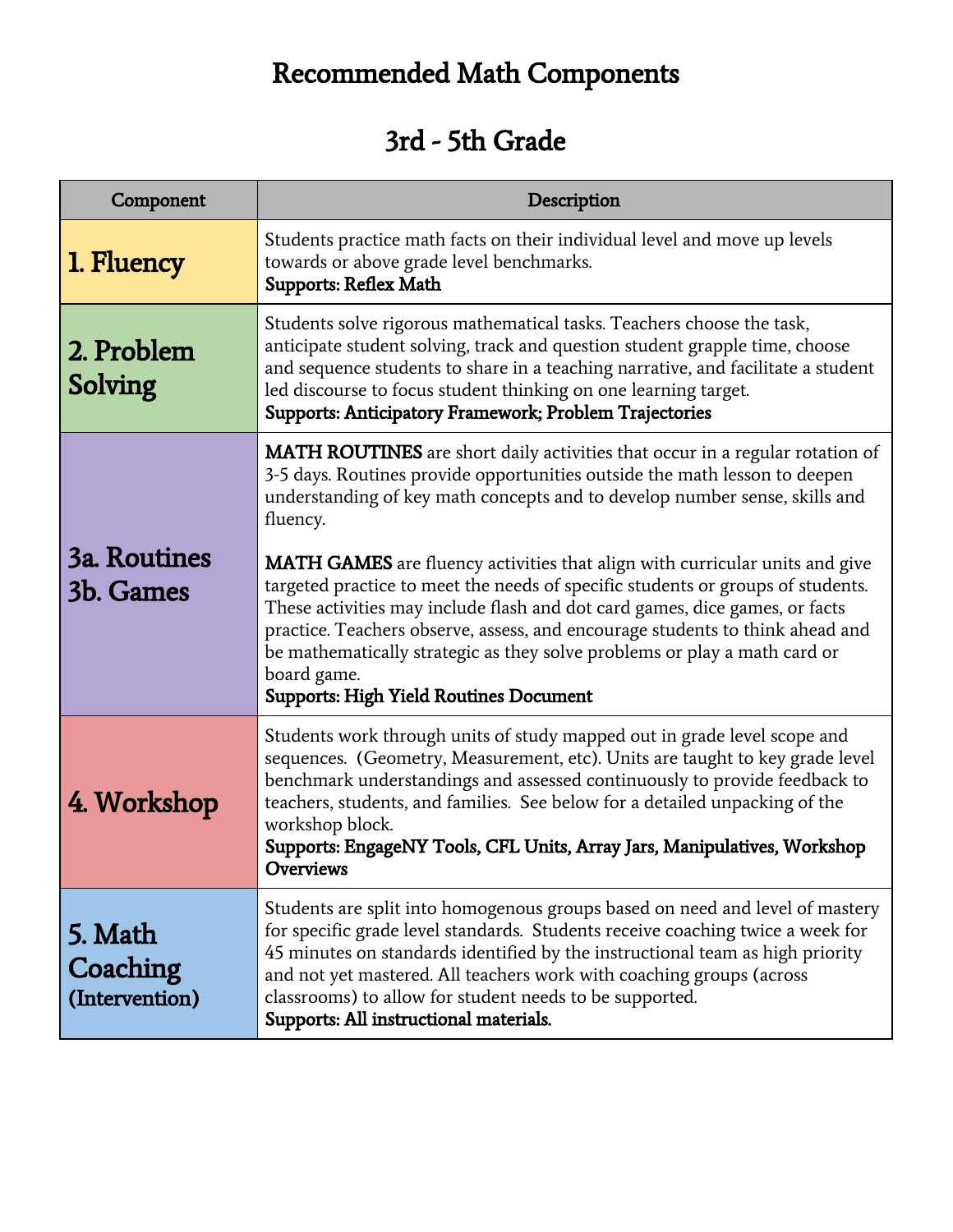## 3th-5th Scheduling When will I teach what?

| <b>Grade Level</b> | Component            | Time                             |
|--------------------|----------------------|----------------------------------|
|                    | Math Workshop Lesson | 35-50min 4-5x a week             |
| <b>All Grades</b>  | Problem Solving      | 20-30min 4-5x a week             |
|                    | Games, Routines      | Fit in as available              |
|                    | Math Coaching        | 20 min, twice a week per student |

## Recommended Math Components 6th - 8th

| Component                            | Description                                                                                                                                                                                                                                                                                                                                                                                                                                   |
|--------------------------------------|-----------------------------------------------------------------------------------------------------------------------------------------------------------------------------------------------------------------------------------------------------------------------------------------------------------------------------------------------------------------------------------------------------------------------------------------------|
| 1. Fluency                           | Students practice math facts on their individual level and move up levels<br>towards or above grade level benchmarks. Middle school goals builds towards I<br>can perform operations with rational numbers.<br>Supports: Reflex Math; Dreambox Learning; Online tools                                                                                                                                                                         |
| 2. Workshop                          | Students work through units of study mapped out in grade level scope and<br>sequences. (Geometry, Measurement, etc). Units are taught to key grade level<br>benchmark understandings and assessed continuously to provide feedback to<br>teachers, students, and families. See below for a detailed unpacking of the<br>workshop block.<br>Supports: Illustrative Mathematics, EngageNY Tools, CFL Units,<br>Manipulatives, Dreambox learning |
| 3 Math<br>Coaching<br>(Intervention) | Students are split into homogenous groups based on need and level of mastery<br>for specific grade level standards. Students receive coaching twice a week for<br>45 minutes on standards identified by the instructional team as high priority<br>and not yet mastered. All teachers work with coaching groups (across<br>classrooms) to allow for student needs to be supported.<br>Supports: All instructional materials.                  |

## 6th - 8th When will I teach what?

| <b>Grade Level</b> | Component            | Time                            |
|--------------------|----------------------|---------------------------------|
| <b>All Grades</b>  | Math Workshop Lesson | 45-60 min, daily                |
|                    | Fluency              | 5-20min Daily or 1 block weekly |
|                    | Math Coaching        | Dependent of school schuedling  |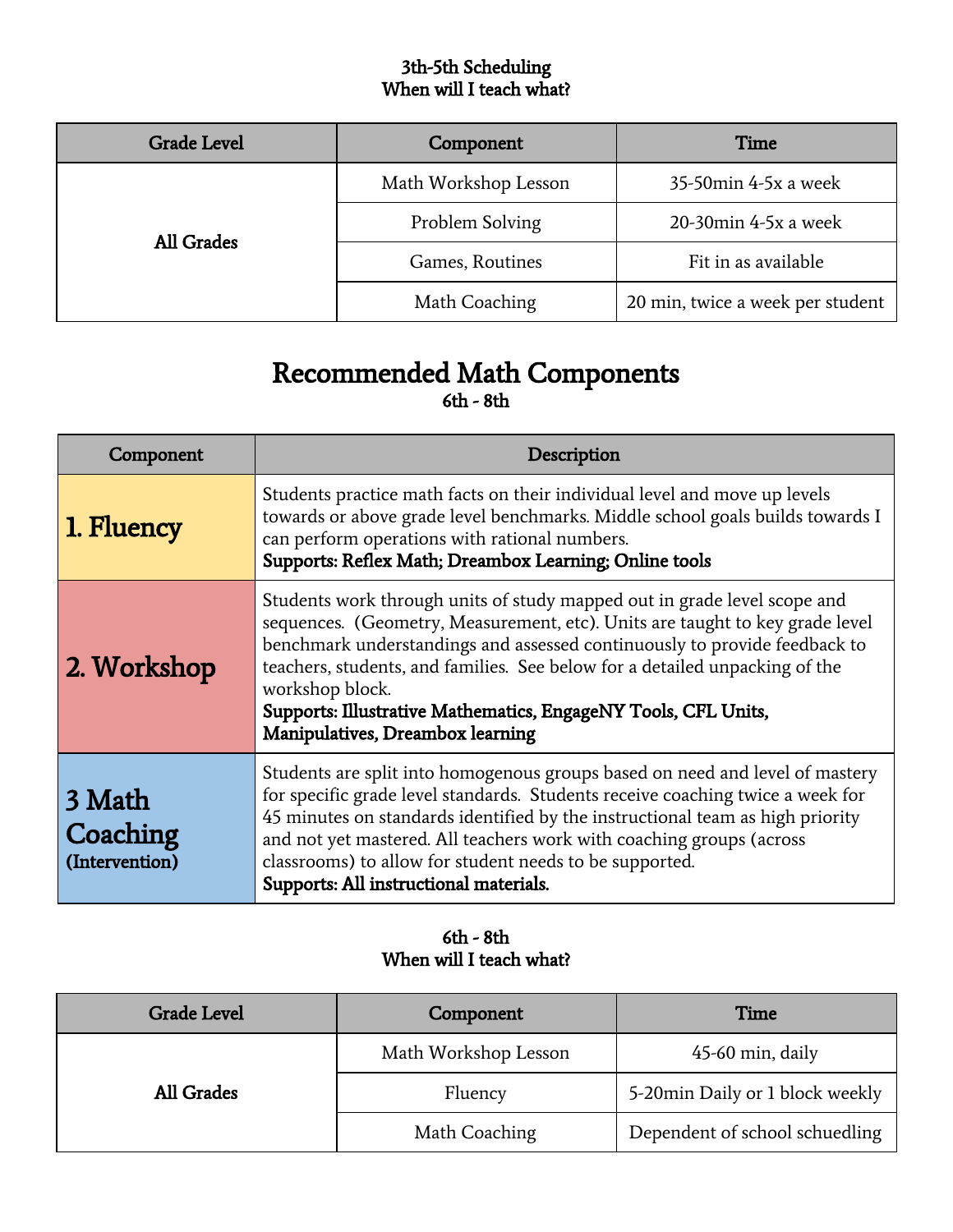### **Components of Math Instruction A Deeper Look into Workshop, Problem Solving & Math Coaching**

#### **Math Workshop**

Math Workshop is the instructional content block. Each workshop lesson addresses a specific learning target and is designed to promote discourse to drive student understanding. Teachers design questions to guide students to actively construct their own conjectures and generalizations, rather than directly disseminating formulas without students' deep understanding. See Workshop Unit Overviews for more unpacking.

| <b>Component/Time</b>                | <b>Description/Purpose</b>                                                                                                                    |
|--------------------------------------|-----------------------------------------------------------------------------------------------------------------------------------------------|
| Pose the Problem/Do Now              | Short activity (usually a word problem) that allows for students to engage                                                                    |
| $(5-10 \text{ min})$                 | with relevant content for the lesson for the day. Designed to promote                                                                         |
|                                      | discussion and curiosity.                                                                                                                     |
|                                      |                                                                                                                                               |
| Launch                               | Standards aligned tasks designed to lead students to the learning target                                                                      |
| $(5-10 \text{ min})$                 | through authentic experiences. Students are encouraged to model their                                                                         |
|                                      | thinking and compare their work with other classmates. Teachers design                                                                        |
|                                      | questions to lead students to constructing their own understanding rather                                                                     |
|                                      | than the teacher doing the heavy lifting for them.                                                                                            |
| Independent Work & Small             | Based on anecdotal data from the lesson, teacher releases students to work                                                                    |
| <b>Group Support</b><br>$(20-40min)$ | independently while pulling a small group who may need more support to<br>master content for the day. With two teachers in the room two small |
|                                      | groups could be running, or one teacher could do one-on-one conferring.                                                                       |
| Debrief                              | This can take on one of a few forms, however the most effective common is                                                                     |
| $(10-20 \text{ min})$                | as follows:                                                                                                                                   |
|                                      |                                                                                                                                               |
|                                      | Strategically selected student work (1-4 pieces) is presented building                                                                        |
|                                      | towards a selected synthesis goal that reveals or confirms growth on a                                                                        |
|                                      | learning target. Teacher acts as facilitator of student work share out, and                                                                   |
|                                      | poses strategic high-leverage questions to guide students to a synthesis                                                                      |
|                                      | statement of the lesson's learning. At times, this can be left unresolved to                                                                  |
|                                      | be pick-up the following day.                                                                                                                 |
| <b>Exit Ticket</b>                   | Completely independent assessment of students understanding. Students                                                                         |
| (10 min)                             | complete with no support from teacher or manipulatives unless teacher                                                                         |
|                                      | feels that students would have no access without support or that the exit                                                                     |
|                                      | ticket would not provide informative data. Teachers use exit ticket data to                                                                   |
|                                      | inform next day's instruction.                                                                                                                |
| <b>Teacher Data Reflection</b>       | This should occur after workshop each day in conjunction with your                                                                            |
|                                      | co-teacher (or other support team: para, etc). Teachers should review exit                                                                    |
|                                      | tickets and analyze trends through a quick sort. What percentage of                                                                           |
|                                      | students got it, partially got it, didn't get it. What are the big                                                                            |
|                                      | misconceptions? Teachers should also use this data to plan for groupings                                                                      |
|                                      | and preferential seating for the next day (Who understands and how can I                                                                      |
|                                      | push them further? Who is almost there and how can I use scaffolds so that                                                                    |
|                                      | they grasp the learning target? Who is really struggling and how can I                                                                        |
|                                      | differentiate to support them?).                                                                                                              |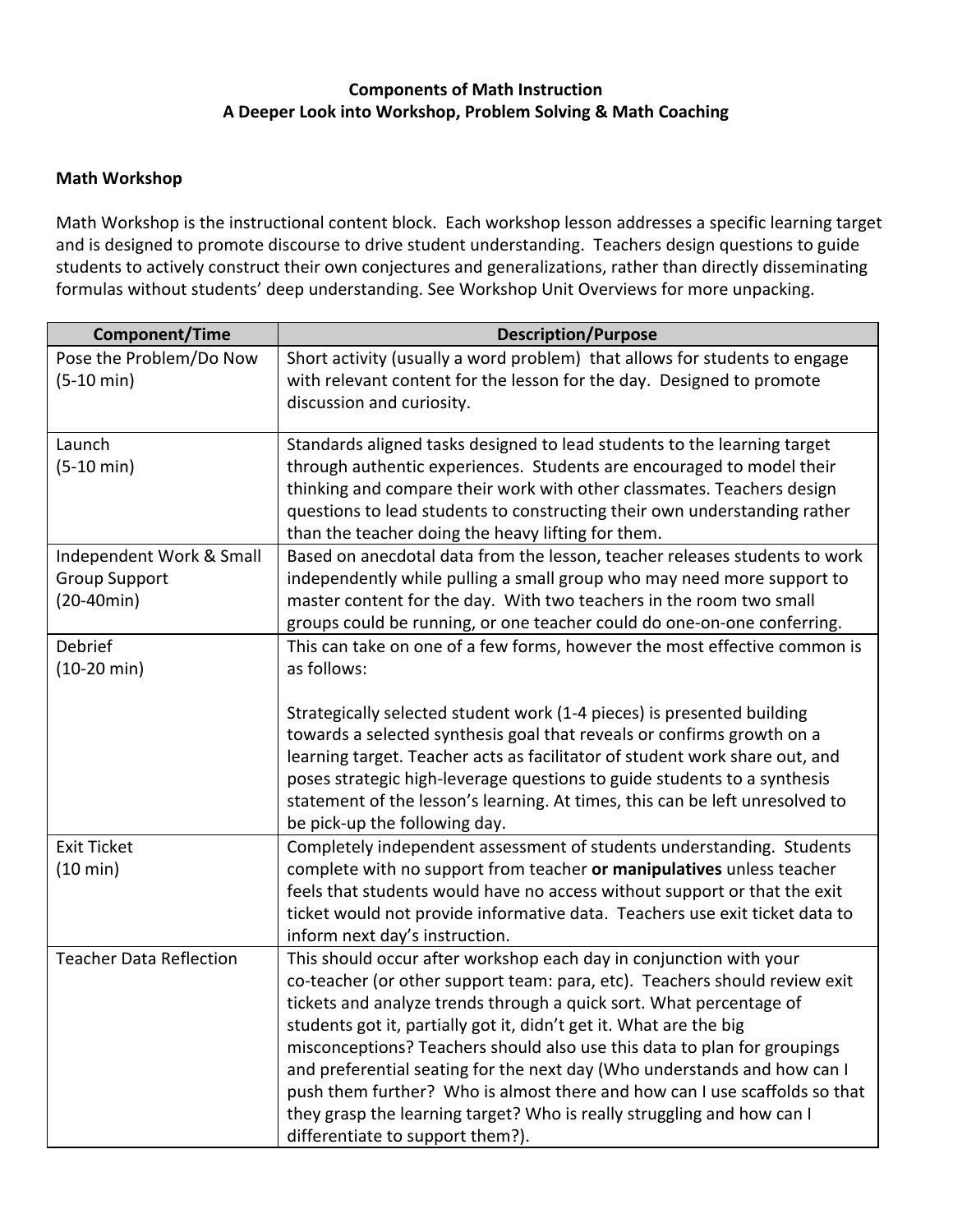In math workshop, co-taught classrooms can choose from a variety of models for co-teaching. Below you will find all models, and when you should use them (listed in order of frequency used in classrooms).

| <b>Model</b>                    | <b>Description</b>                                                                                                                                                                                                                                                                                                    | <b>Frequency of use</b> | When to use                                                                                                                                                                                                                                          |
|---------------------------------|-----------------------------------------------------------------------------------------------------------------------------------------------------------------------------------------------------------------------------------------------------------------------------------------------------------------------|-------------------------|------------------------------------------------------------------------------------------------------------------------------------------------------------------------------------------------------------------------------------------------------|
| One Teach,<br><b>One Assist</b> | One teacher leads the<br>lesson while one teacher<br>circulates and pops in to<br>support students<br>one-on-one.                                                                                                                                                                                                     | Frequently used         | Used when the bulk of the class is<br>within a similar track to understanding<br>the content, but a few students may<br>need one-on-one support at certain<br>intervals.                                                                             |
| Alternate<br>Teaching           | One teacher leads the<br>lesson to the majority of<br>the class while one teacher<br>has a small group working<br>along with the lesson. The<br>small group follows the<br>same trajectory and<br>participates in the lesson<br>with the rest of the class,<br>but have added materials<br>or support in their group. | Frequently used         | Used when there is a clear group of<br>students (4-6) that are outliers and<br>either need more support to<br>understand the content or would need<br>additional challenges because they are<br>showing solid mastery of the grade-level<br>content. |
| One Teach,<br>One Observe       | One teacher leads the<br>lesson while one teacher<br>observes and takes notes<br>on student work (or any<br>other aspect that the<br>teaching pair has decided<br>on).                                                                                                                                                | Sometimes used          | Used when there aren't gaps in<br>understanding that would merit<br>individual or small group support during<br>instruction and teachers feel thorough<br>anecdotal notes would be more<br>beneficial than additional student<br>support.            |
| Parallel<br>Teaching            | Both teachers teach same<br>content, but<br>independently of one<br>another in partial-class<br>groups.                                                                                                                                                                                                               | Sometimes used          | Used when a smaller group would be<br>beneficial to the structure of the lesson.<br>Not used as frequently because this<br>model does not lend itself to supporting<br>differentiation, but can be very useful<br>during a project or similar task.  |
| Team<br>Teaching                | Both teachers teach the<br>whole class at the same<br>time (i.e. one brain two<br>bodies).                                                                                                                                                                                                                            | Rarely used             | Infrequently used because nearly every<br>workshop lesson requires some form of<br>differentiation that can be better met<br>with a different model of co-teaching.                                                                                  |
| Station<br>Teaching             | Teachers teach one aspect<br>of the content in their own<br>group as students switch<br>from group to group.                                                                                                                                                                                                          | Rarely used             | Infrequently used because of the<br>setup/schedule of workshop.                                                                                                                                                                                      |

*Supports Include*: Scope and Sequence, EngageNY Seed Lessons, Reflex Math or other computer tools, Manipulatives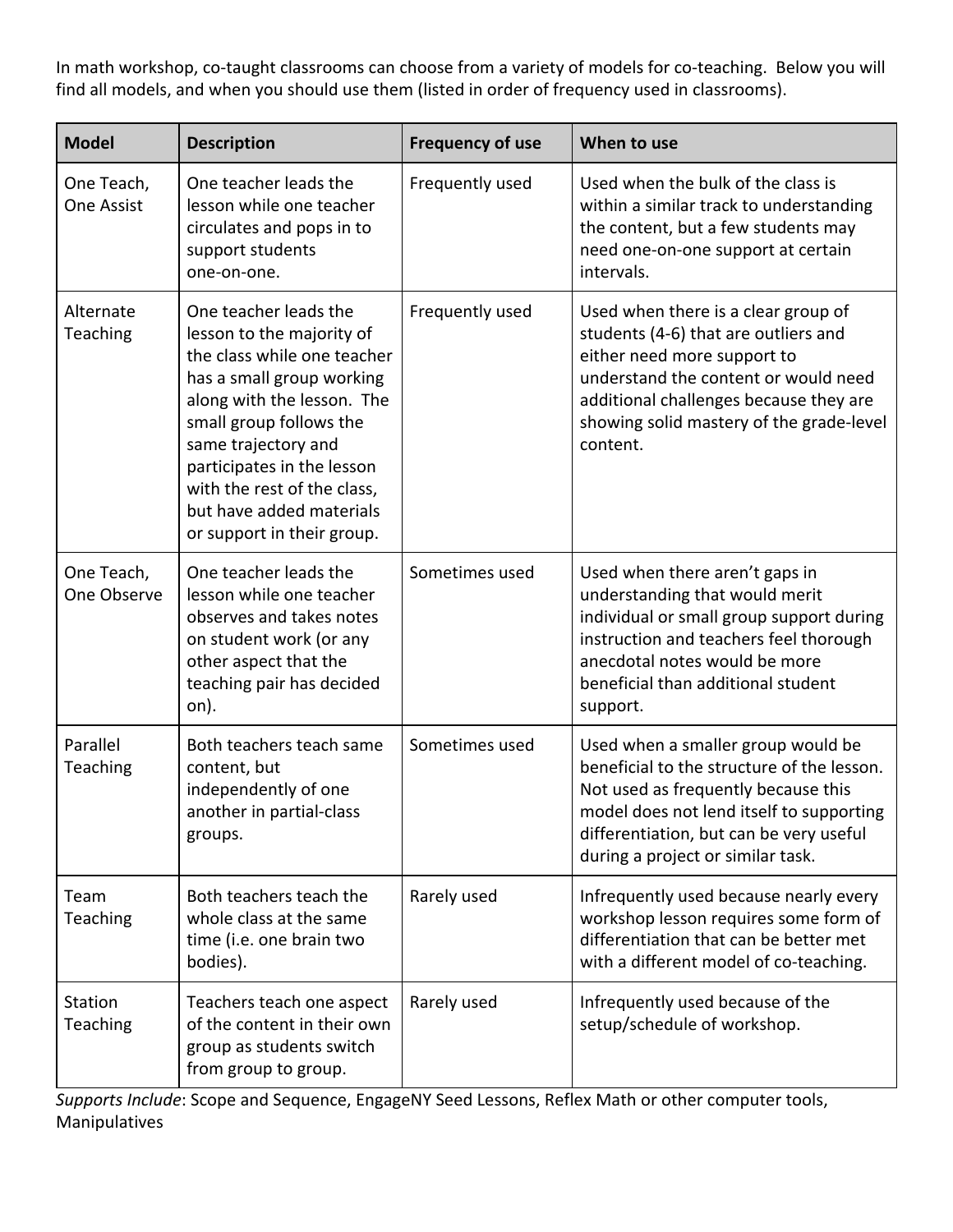### **Problem Solving**

Our problem solving block is based on Cognitively Guided Instruction (CGI), which is designed to build on students' natural problem solving ability to draw out their inventive strategies and deepen their comprehension of word problems and complex mathematical situations.

Problem solving is implemented in different ways in different classrooms, typically changing based on the teacher's anticipatory framework. What follows is the typical set-up for a problem solving block. Teachers should have a predictable sequence for the block at the beginning of the year to establish routines. See additional documents for detailed plans per grade level and planning tools.

| <b>Component/Time</b>                                | <b>Description/Purpose</b>                                                                                                                                                                                                                                                                                                                                                                                                                                                                                                                                                                                                                                                                                                                                                                                                                                                                                                                                               |
|------------------------------------------------------|--------------------------------------------------------------------------------------------------------------------------------------------------------------------------------------------------------------------------------------------------------------------------------------------------------------------------------------------------------------------------------------------------------------------------------------------------------------------------------------------------------------------------------------------------------------------------------------------------------------------------------------------------------------------------------------------------------------------------------------------------------------------------------------------------------------------------------------------------------------------------------------------------------------------------------------------------------------------------|
| Introduction to the Problem<br>$(3 - 5$ minutes)     | With the problem hidden, the teacher invests the students in the problem<br>solving situation by providing some sort of brief narrative. Once teacher has<br>built interest, teacher reveals the problem and reads verbatim. Then,<br>teacher covers up the problem and asks three students to repeat the<br>problem (teacher may give students the numbers or names if they forget).<br>Teacher should try to call on students with a range of mastery. If a student<br>struggles, go to another student and then return to previous student.<br>Teacher may then ask a comprehension question to gauge understanding<br>before students go off to solve independently, but teacher should be mindful<br>that the comprehension question not give away a solution strategy or<br>answer. There should be some form of silent signal so teacher can call on a<br>child that is confused and a child that is certain. There should be no<br>indication of who is correct. |
| Independent Work Time<br>$(10 - 15 \text{ minutes})$ | Teacher circulates the room and observes students' solution strategies.<br>Teacher should only intervene to ask guiding questions and not to tell<br>students what to do to solve the problem. Teacher may choose to have<br>manipulatives out for students to use to solve, though this is typically only<br>provided in the upper grades for students who have shown significant prior<br>need for these tools.                                                                                                                                                                                                                                                                                                                                                                                                                                                                                                                                                        |
| Share<br>$(10 - 15 \text{ minutes})$                 | Teacher chooses 3 strategies that represent different ways of thinking about<br>the problem. Teacher records student thoughts as students' share and asks<br>clarifying question of the rest of the class to promote engagement.<br>Questions should be open-ended. Once shares are complete, teacher asks<br>for similarities and differences between the strategies and for explanations<br>as to why each strategy worked. Be sure to collaboratively compose an<br>equation that represents what happened in the problem, and ask for<br>rationale as to why student equations worked if they do not match.                                                                                                                                                                                                                                                                                                                                                          |
| <b>Editing and Revision</b><br>(5 minutes)           | If time allows, students return to their seats and get the chance to either edit<br>their work, explain what confused them in writing, or move on to an<br>additional challenge problem on the back of the problem solving sheet for<br>the day.                                                                                                                                                                                                                                                                                                                                                                                                                                                                                                                                                                                                                                                                                                                         |

Problem solving can take many forms and, with the support of instructional coaches, teachers can choose to change up their sequence to fit the needs of their class. This block also allows for for a variance of co-teaching